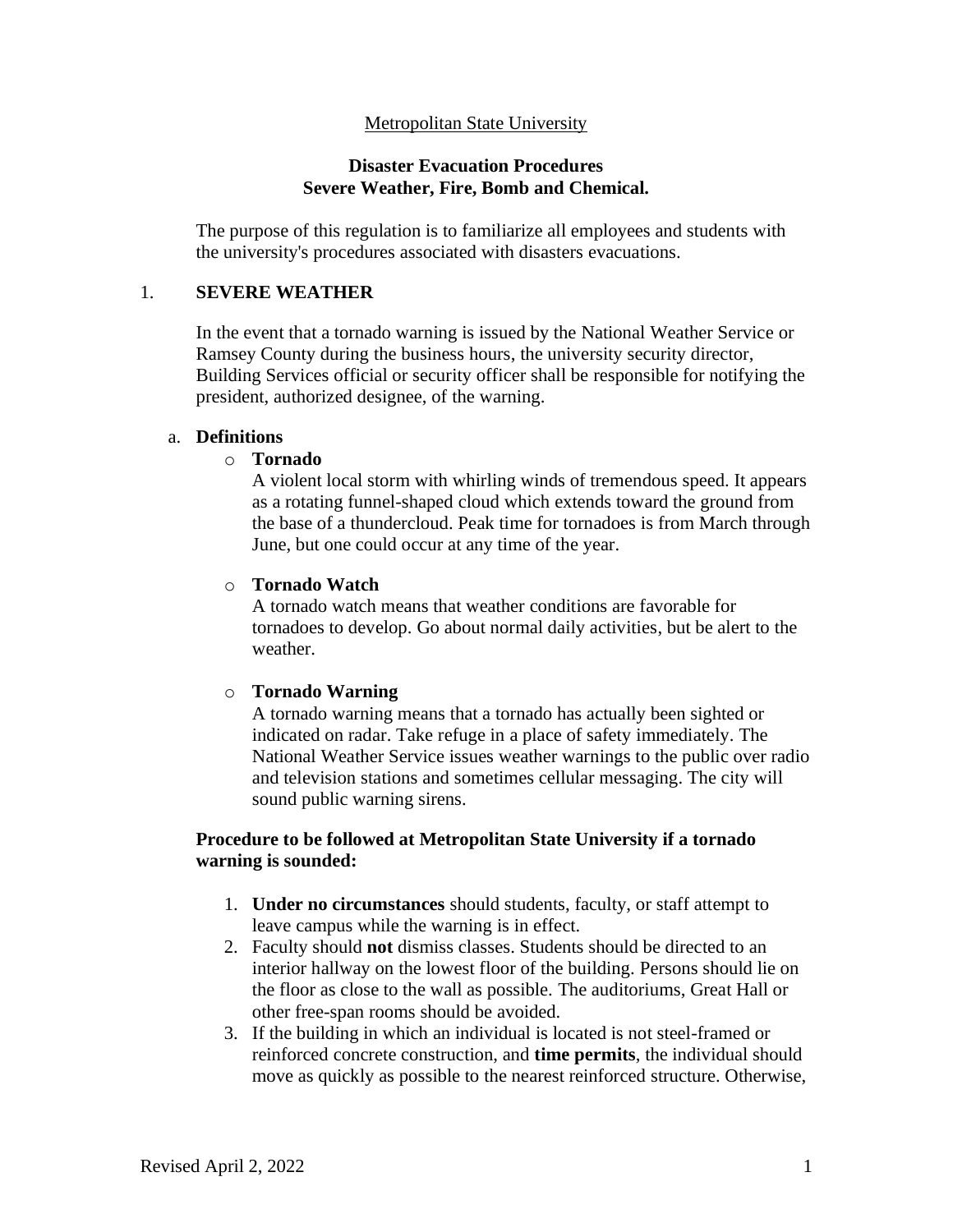they should move to a small room in the interior part of the building and, if possible, seek shelter under heavy furniture away from windows.

4. Because of the possibility of a power failure, elevators should not be used.

### b. **Special Functions or Events**

Because large groups of people frequently gather for special functions on campus, the follow plan is developed for New Main, Great Hall and Founders Hall Auditorium.

1. In cases where a warning is sounded while a special function is in progress and evacuation from large free-spanned areas is warranted, administration will make the decision to move those in attendance to safety. The announcement should be made in a clear and calm manner and should include specific instructions on where persons in attendance should go. As stated before, a lower level of the building away from windows.

### c. **University Public Address System Announcements**

The following message will be read on the PA system by the security officer at the Saint Paul Campus location and a security officer at Midway Center.

**"May I have your attention please, may I have your attention… the National Weather Service has reported a tornado warning for this area. We ask that everyone immediately move to a shelter area. Emergency supports Staff will assist all guests to the nearest shelter area until the all clear notice is received. Thank you."**

**All Clear Message: Attention… the tornado warning has ended, please return to your normal activities. Thank you.**

# **Building Shelter-In-Place Areas**

#### **New Main**

Persons should be directed primarily to the lower level inner hallways, inner offices and rest rooms. Emergency support staff to check the Great Hall to redirect any event related individuals to shelter areas. Building occupants should evacuate by the main stairwell on the second floor, ground level and lower level 1 floor to the lower level 2 severe weather shelter areas. Mobility impaired should seek shelter in the center stairwell landings off to the side so that egress is not disrupted for others. During the alert, security officers will attempt to direct anyone entering the building into the shelter areas and will be responsible to announce the all clear message over the PA system once given by the National Weather Service or Ramsey County.

#### **Founders Hall**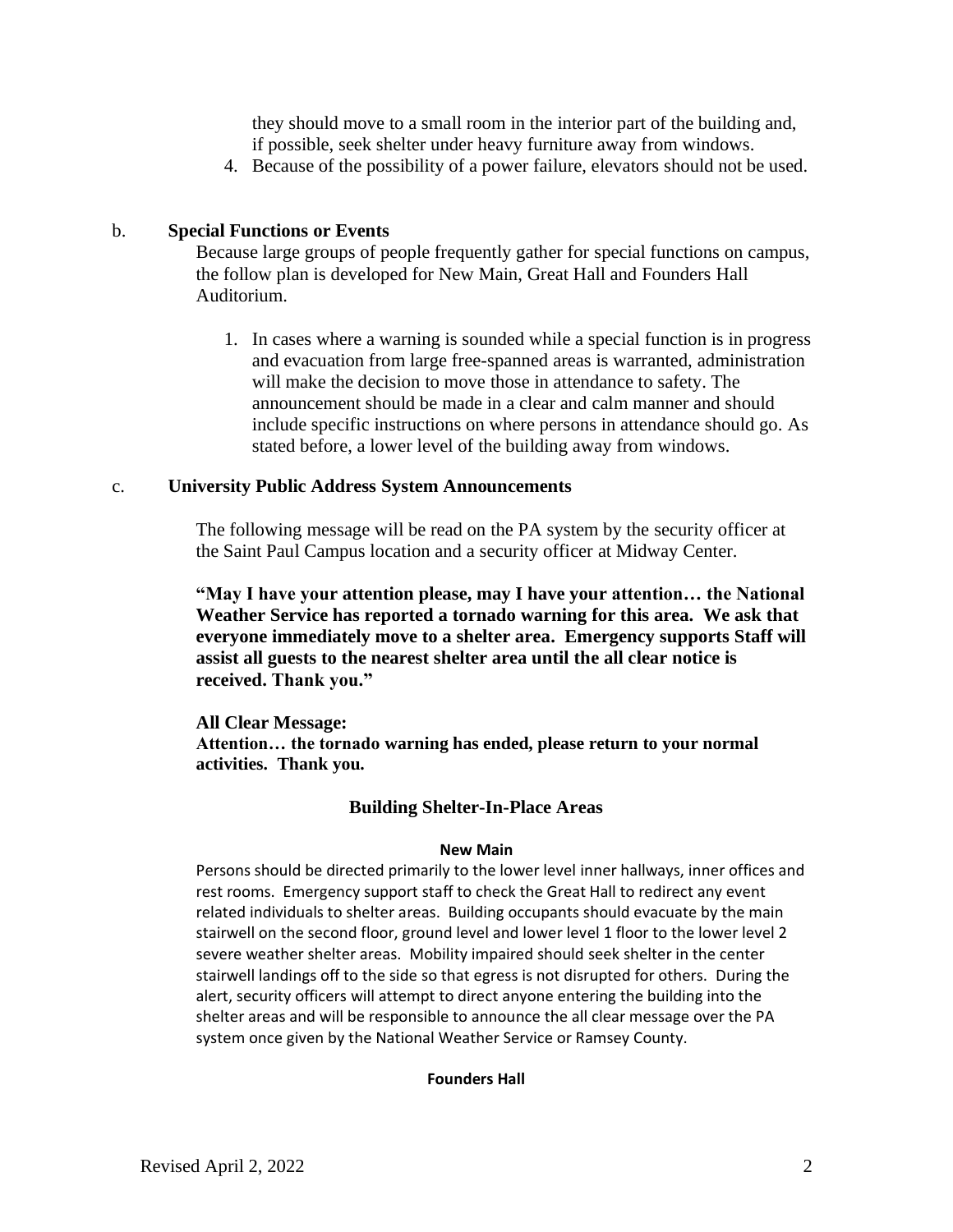Persons should be directed primarily to the lower level inner hallways, inner offices and rest rooms. Emergency support staff to check the Auditorium to redirect any event related individuals to shelter areas. Building occupants should evacuate by the main stairwell on the third floor, second floor and by the first floor to the lower severe weather shelter areas. Mobility impaired should seek shelter in the center stairwell landings off to the side so that egress is not disrupted for others. During the alert, security officers will attempt to direct anyone entering the building into the shelter areas and will be responsible to announce the all clear message over the PA system once given by the National Weather Service or Ramsey County.

#### **St. John's Hall**

Persons should be directed primarily to the lower level inner hallways, inner offices and rest rooms. Building occupants should evacuate by the main stairwell on the third floor, second floor and by the first floor to the lower severe weather shelter areas. Mobility impaired should seek shelter in the center stairwell landings off to the side so that egress is not disrupted for others. During the alert, security officers will attempt to direct anyone entering the building into the shelter areas and will be responsible to announce the all clear message over the PA system once given by the National Weather Service or Ramsey County.

#### **Fine Arts Studio**

Persons should be directed primarily to the lower level inner hallways, inner offices and rest rooms. Building occupants should gather in the basement if accessible. The second location will be to gather near the bathrooms on the  $1<sup>st</sup>$  floor. If able, move to the nearest building (Library). During the alert, security officers will attempt to direct anyone entering the building into the shelter areas and will be responsible to announce the all clear message over the PA system once given by the National Weather Service or Ramsey County.

#### **Grow-IT Center**

Persons should be directed primarily to the lower level inner hallways, inner offices and rest rooms. Building occupants should gather in the bathrooms on the  $1<sup>st</sup>$  floor or very close. If able, move to the nearest building (Library). During the alert, security officers will attempt to direct anyone entering the building into the shelter areas and will be responsible to announce the all clear message over the PA system once given by the National Weather Service or Ramsey County.

#### **Institute Community Engagement Scholarships (ICES)**

Persons should be directed primarily to the 1st level inner hallways, inner offices and rest rooms. Building occupants should take shelter in the basement away from any windows. Mobility impaired should seek shelter in the center stairwell landings off to the side so that egress is not disrupted for others. During the alert, security officers will attempt to direct anyone entering the building into the shelter areas and will be responsible to announce the all clear message over the PA system once given by the National Weather Service or Ramsey County.

#### **Jason R. Carter Science Education Center**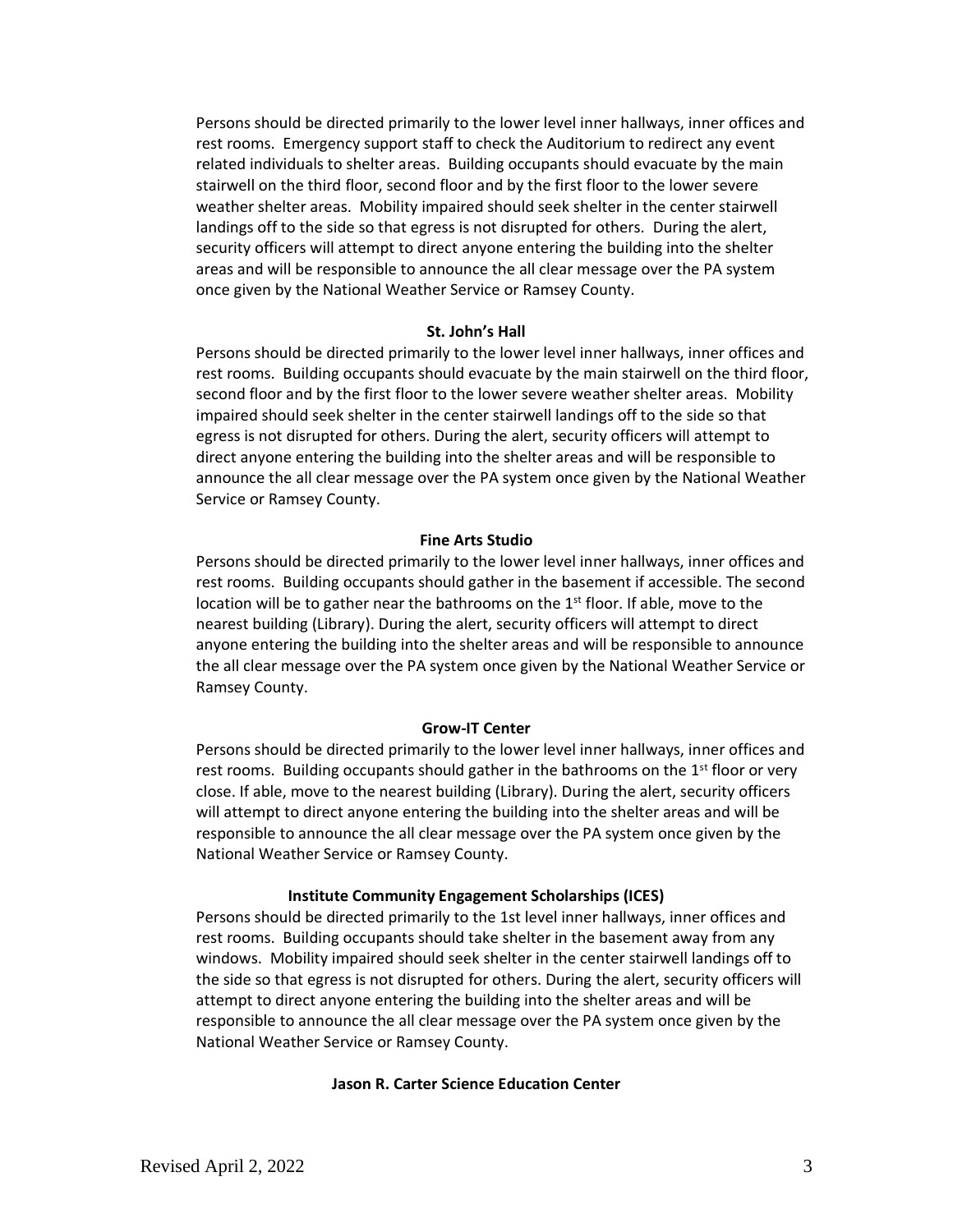Persons should be directed primarily to the 1st level inner hallways, inner offices and rest rooms. Building occupants should evacuate by the main stairwell on the third floor and second floor to the first level severe weather shelter areas. Mobility impaired should seek shelter in the center stairwell landings off to the side so that egress is not disrupted for others. During the alert, security officers will attempt to direct anyone entering the building into the shelter areas and will be responsible to announce the all clear message over the PA system once given by the National Weather Service or Ramsey County.

#### **Library**

Persons should be directed primarily to the lower level inner hallways, inner offices, rest rooms and basement. Emergency support staff should check the Skyway to redirect any individuals to shelter areas. Emergency support staff to help direct building occupants by the main stairwell on the third floor, the second floor and by the circulation desk by the first floor. In an immanent sever weather situation, the north and south emergency stairwells should be used. Emergency staff should be positioned in these areas prior to the evacuation announcement. The security officer will insure that the stairwell to the lower level basement is unlocked. Mobility impaired should seek shelter in the restrooms or internal offices away from windows. During the alert, security officers will attempt to direct anyone entering the building into the shelter areas and will be responsible to announce the all clear message over the PA system once given by the National Weather Service or Ramsey County.

#### **Minneapolis Education Center (MEC)**

Persons should be directed primarily to the 1st level inner hallways, inner offices and rest rooms. Building occupants should take shelter in the basement of the building. The basement can be accessed by taking the first level stairwell off of the lobby. There are signs that will help direct you to the location. Wait for the all clear to be announced by Campus Security.

#### **Law Enforcement and Criminal Justice Education Center (LECJEC)**

Persons should be directed primarily to the 1st level inner hallways, inner offices and rest rooms. Building occupants should take shelter in the closes designated area. Those areas are 199 – Range Classroom, 166 Multi-Purpose Room, 175 Tactical Classroom, Mens/Women's locker rooms, 174 IES, and the hallways between classroom 111 and 107. All are located on the first floor.

### **Emergency Support Staff**

Emergency support staff will be designated in specific areas as predetermined within training and by schedule locations within their work environment to direct students, staff and guests to evacuation shelter areas. Each building and area may have specific instructions as to the flow of foot traffic.

### 2. **FIRE EVACUATION**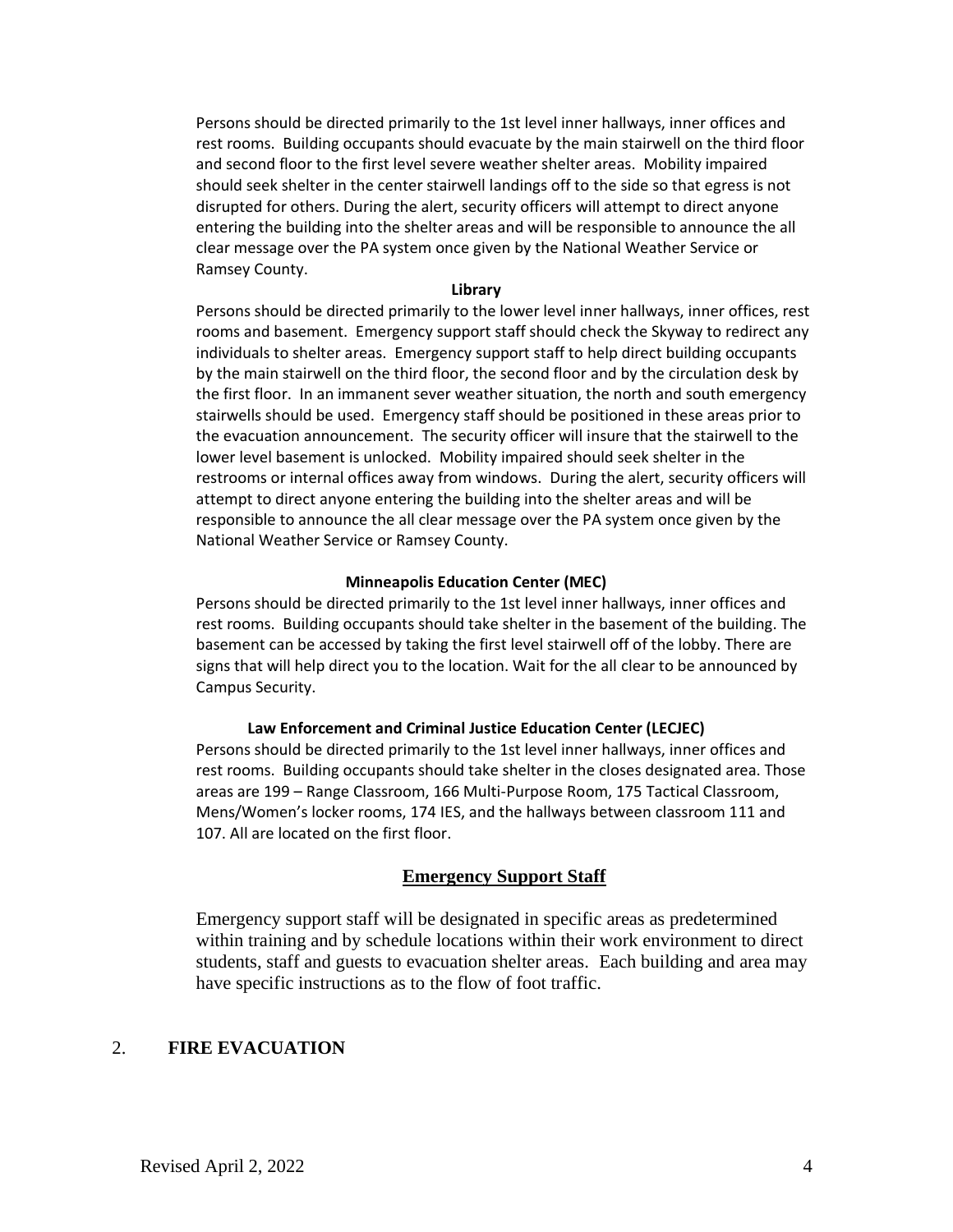All building occupants shall evacuate the building when a fire alarm sounds. It is a violation of state law for failure to leave the building or to prevent another person from leaving when the alarm is active.

In case of fire, the following procedure should be followed:

- The person discovering smoke or fire shall immediately proceed to the nearest exit and pull the building fire alarm.
- Avoid areas that contain smoke or flames as you evacuate and elevators should not be used during evacuations.
- Go to a designated gathering area 100 feet from building and wait for instructions.

NOTE: Mobility impaired individuals are to report to elevator lobbies as a safe haven to wait for assistance from the responding fire department and/or security officer. Able-bodied individuals may notify fire fighters and the Security Office of the location of those individuals and, as appropriate, their attendant.

# 3. **BOMB THREATS**

Compared with other university emergencies, the covert and criminal nature of bombing incidents makes detection and disarming of explosive devices a highly dangerous problem. A high percentage of all bomb threats are hoaxes; however, the chance remains the threat may be authentic and appropriate action should be taken in each case to provide for the safety of people and property. Procedure to be followed at Metropolitan State University in case of a bomb threat are:

- a. When a report of a bomb threat or explosion occurs, an immediate report should be made to the university Security Department by contacting any security personnel in person. Using phones, radios, or other devices may set the bomb off.
- b. University security will notify the president or, in absence, the individual next in line of authority.
- c. The decision to evacuate a building shall be made by the president or, in absence, the individual next in line of authority or the Security Director.
- d. Buildings should not be evacuated nor alarm sounded until evidence of danger is determined or so ordered by the president.
- e. Key building personnel along with other key administrative personnel will be notified in buildings specified as alert areas by the university Security Department.
- f. No unauthorized persons are to be advised of the bomb threat.
- g. Building searches are to be coordinated through the University Security Department, and under the direction of the police or bomb squad unit.
- h. The location of any questionable package will be reported to the law enforcement who will take charge of its removal.
- i. The following information should be obtained by the person receiving the call: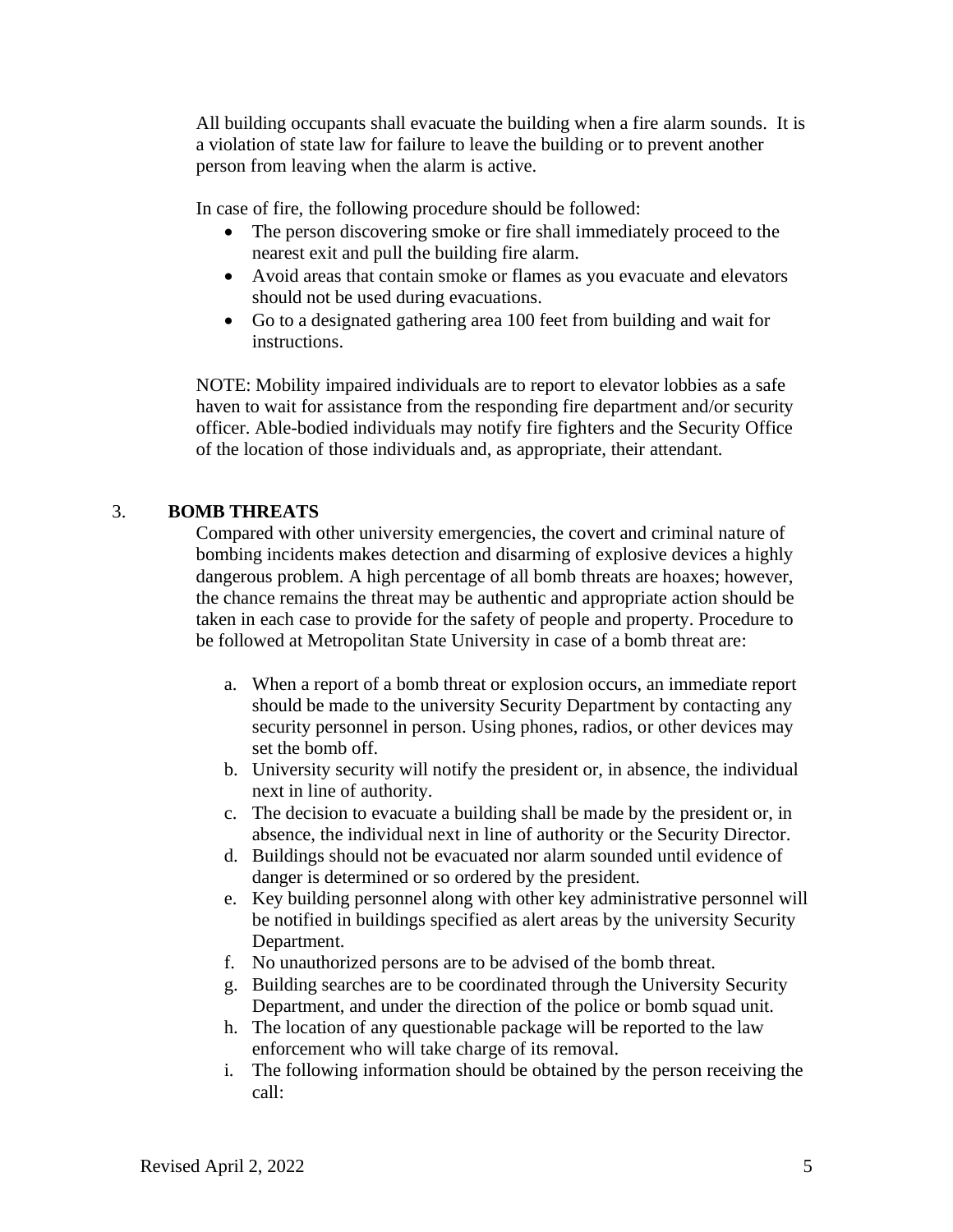- 1. Which building?
- 2. When is the bomb set to go off or explode?
- 3. Where is the bomb located in the building?
- 4. What type of explosive?
- 5. How large is it?
- 6. How is it packaged?
- 7. What color is it?
- 8. How can it be disarmed?
- 9. Who set the bomb?
- j. The following additional information is important.
	- 1. Exact time of report
	- 2. Estimated age of caller
	- 3. Sex of caller
	- 4. Emotional behavior
	- 5. Exact words used

# 4. **CHEMICAL EXPOSURES**

The likelihood of the university suffering a major disaster caused by a chemical accident would be confined mainly to New Main, Science Education Center or the physical plant. First aid suggests the uses of large amounts of running water to remove chemicals from skin and eye exposure. Procedures to be followed in case of a chemical accident are:

- a. In case of personal exposure, the professor or instructor in charge of the lab will flush exposed area of affected person with a large amount of running water. If the nature of the exposure is serious, the professor will cause the affected person to be treated at the security office, or call an ambulance and have victim transferred to a hospital for treatment. The Security Department must be notified.
- b. In cases of large areas of contamination, the professor in charge will cause the alarm system to be activated and the building cleared. The Security Department must be notified, and, in conjunction with the Fire Department, secure and take measures to clear the building of all fumes and dangerous materials.
- c. A chemistry professor with knowledge of the contaminant will make himself available to the Police and Fire Departments for consultation on chemicals involved in the accident.

# 5. **Disaster Action Procedures**

In the event a major disaster, such as a tornado, should strike the campus, the president of the university, or in absence, the individual next in line of authority will be responsible for the specific areas indicated.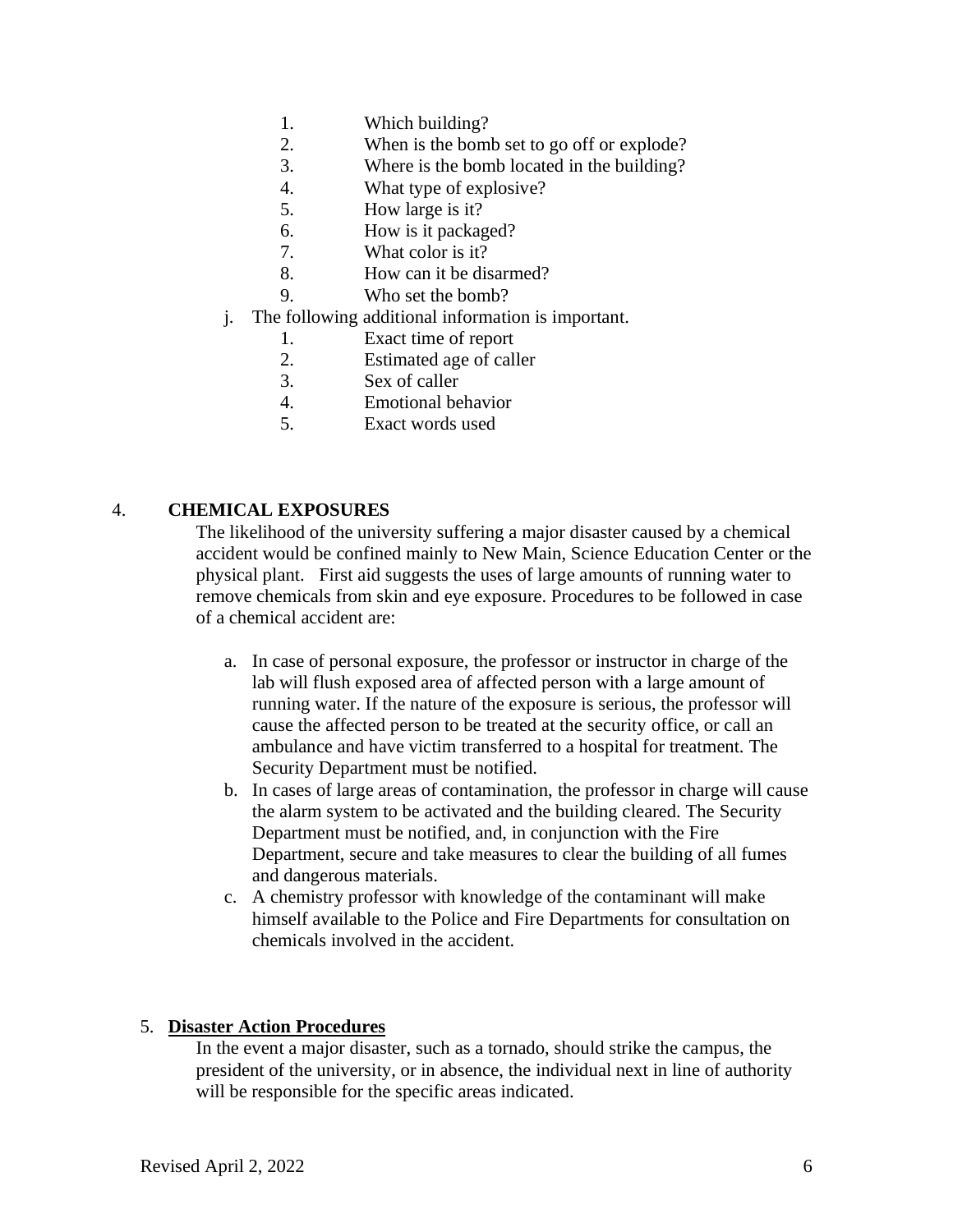## **Security Director**

Coordinates all rescue operations to include searching for survivors, crowd and traffic control, establishing an emergency shelter and command post, and establishing contact and coordinating operations with the city.

## **Director of Facilities**

Provides whatever equipment and personnel might be needed to assist the security or emergency responders in performing rescue operations, and provides the director of communications and marketing with an accounting of damage for release to the media.

Provides whatever on-campus medical assistance might be necessary, including manning any emergency disaster shelter.

# **Vice President, CFO**

Advises the president of loss of life, injuries, and property damage; releases the information to the media; and, in cases of death or serious injury notifies next of kin prior to releasing names.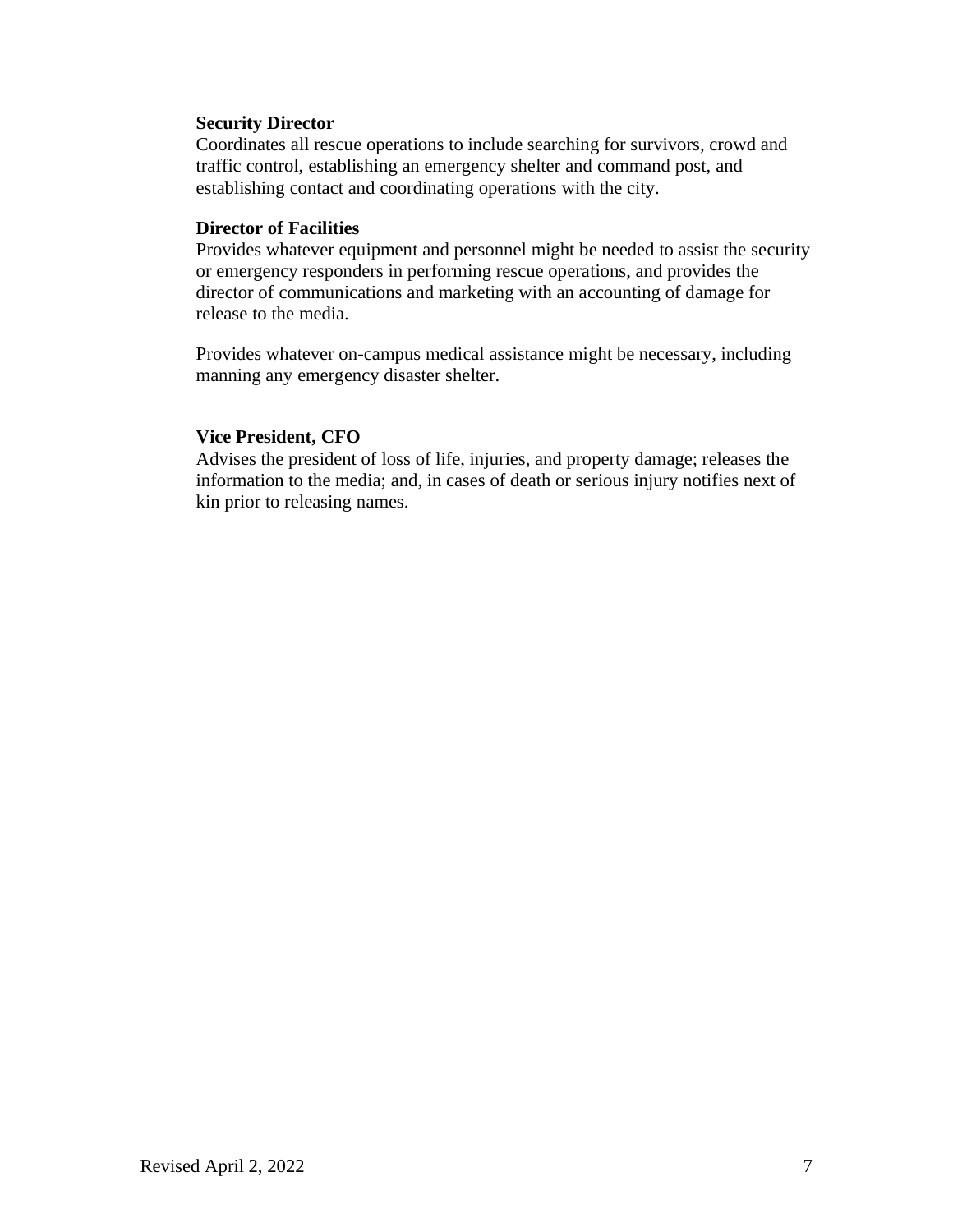### **METROPOLITAN STATE UNIVERSITY Evacuation Report**

| Campus Location                                                                                                                                                                                                                     |  |
|-------------------------------------------------------------------------------------------------------------------------------------------------------------------------------------------------------------------------------------|--|
| Fire Drill Actual Fire Tornado or Severe Weather Bomb Threat                                                                                                                                                                        |  |
|                                                                                                                                                                                                                                     |  |
| Bldg.: Floor: Started: Finished: Finished:                                                                                                                                                                                          |  |
| Describe Condition: (simulated or actual)                                                                                                                                                                                           |  |
| Was a pull-station used? ________________________ Was a P.A. system used? __________________________                                                                                                                                |  |
| Was alarm sounding/lights on? _____________ Did stairwell/exit magnets unlock? ____________________                                                                                                                                 |  |
| Interior area used for tornado evacuation: <b>Example 2018</b> and 2018 and 2019 and 2019 and 2019 and 2019 and 2019 and 2019 and 2019 and 2019 and 2019 and 2019 and 2019 and 2019 and 2019 and 2019 and 2019 and 2019 and 2019 an |  |
| Exterior area used for fire evacuation:                                                                                                                                                                                             |  |
| Evacuation complete in affected building? Yes______ No______                                                                                                                                                                        |  |
|                                                                                                                                                                                                                                     |  |
|                                                                                                                                                                                                                                     |  |
| Were the Elevator Lobbies checked for mobility impaired?                                                                                                                                                                            |  |
|                                                                                                                                                                                                                                     |  |
| <b>Inactive Devices:</b>                                                                                                                                                                                                            |  |
| Critique:                                                                                                                                                                                                                           |  |
| <b>Non-Drill Alarms:</b>                                                                                                                                                                                                            |  |
| <b>Employee Actions:</b>                                                                                                                                                                                                            |  |
|                                                                                                                                                                                                                                     |  |